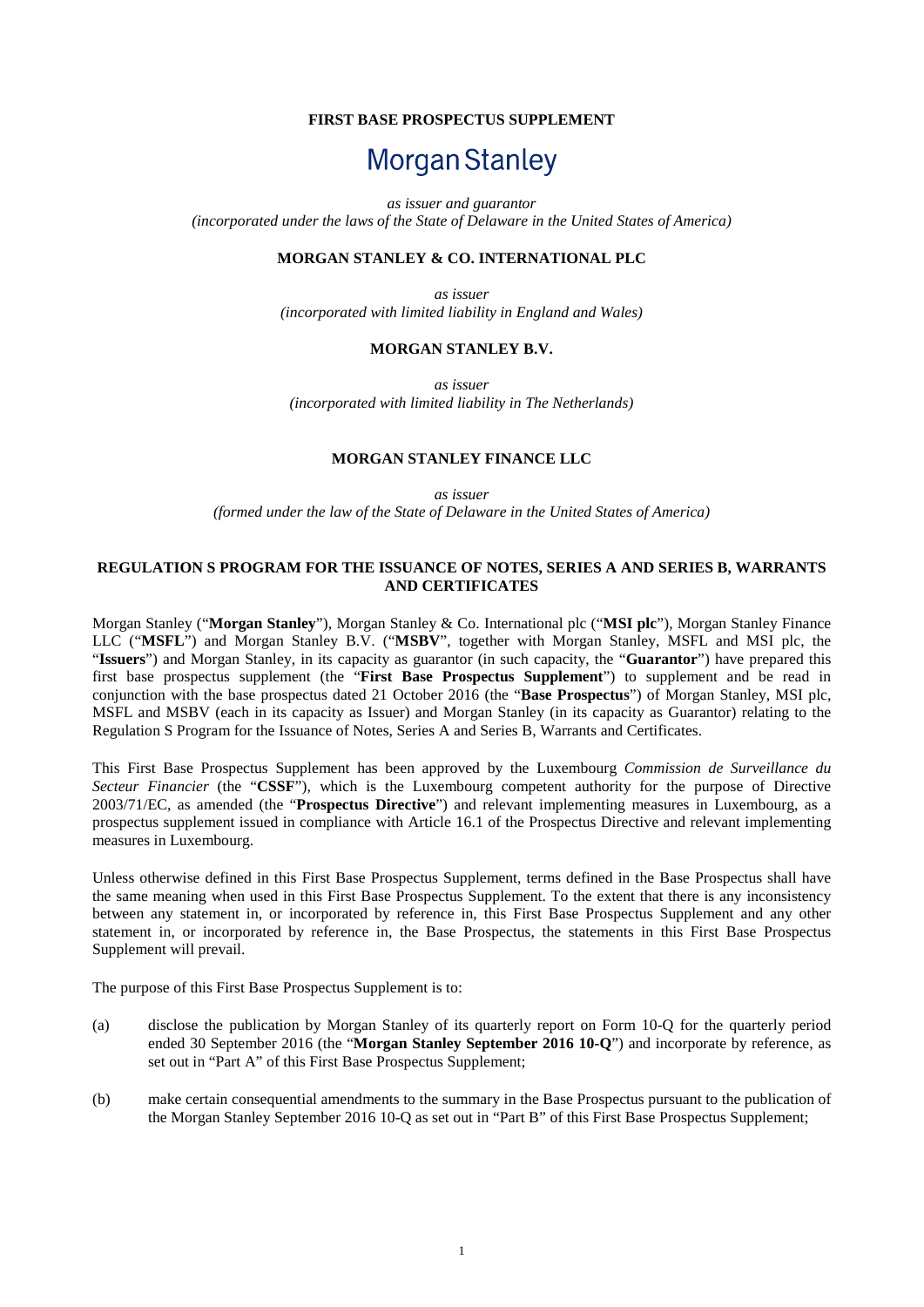- (c) in respect of further issuances only under the Base Prospectus, make amendments to the selected financial information of Morgan Stanley in the Base Prospectus, as set out in 'Part C' of this First Base Prospectus Supplement: and
- (d) in respect of further issuances only under the Base Prospectus, make amendments to the General Information section in the Base Prospectus, as set out in "Part D" of this First Base Prospectus Supplement.

In accordance with Article 13 paragraph 2 of the Luxembourg Law on Prospectuses dated 10 June 2005, investors who have agreed to purchase or subscribe for, or have applied to purchase or subscribe for, any Notes prior to the publication of this First Base Prospectus Supplement shall have the right, exercisable within two Business Days following the date of publication of this First Base Prospectus Supplement, to withdraw their acceptances or applications by notice in writing to the relevant Issuer or Manager, as the case may be. The final date within which such right of withdrawal must be exercised is 24 November 2016.

Each of the Issuers and the Guarantor, as applicable, confirm the following:

Save as disclosed in this First Base Prospectus Supplement, no significant new factor, material mistake or inaccuracy relating to information included in the Base Prospectus has arisen since the publication of the Base Prospectus.

Each of the Issuers and the Guarantor accepts responsibility for the information contained in this First Base Prospectus Supplement. To the best of the knowledge and belief of the Issuers and the Guarantor (who have taken all reasonable care to ensure that such is the case), the information contained in this document is in accordance with the facts and does not omit anything likely to affect the import of such information.

Any information or documents incorporated by reference into the Morgan Stanley September 2016 10-Q does not form part of this First Base Prospectus Supplement and any information or documents which are not incorporated by reference are either not relevant for the investor or covered in another part of this First Base Prospectus Supplement.

This First Base Prospectus Supplement and the Morgan Stanley September 2016 10-Q are available for viewing, and copies may be obtained from, the offices of the Issuers and the Paying Agents.

This First Base Prospectus Supplement is available on Morgan Stanley's website at www.morganstanleyiq.eu and on the website of the Luxembourg Stock Exchange at www.bourse.lu.

The Morgan Stanley September 2016 10-Q is available on Morgan Stanley's website at www.morganstanley.com/about-us-ir and on the website of the Luxembourg Stock Exchange at www.bourse.lu.

18 November 2016

#### **MORGAN STANLEY**

#### **MORGAN STANLEY & CO. INTERNATIONAL PLC**

#### **MORGAN STANLEY B.V.**

#### **MORGAN STANLEY FINANCE LLC**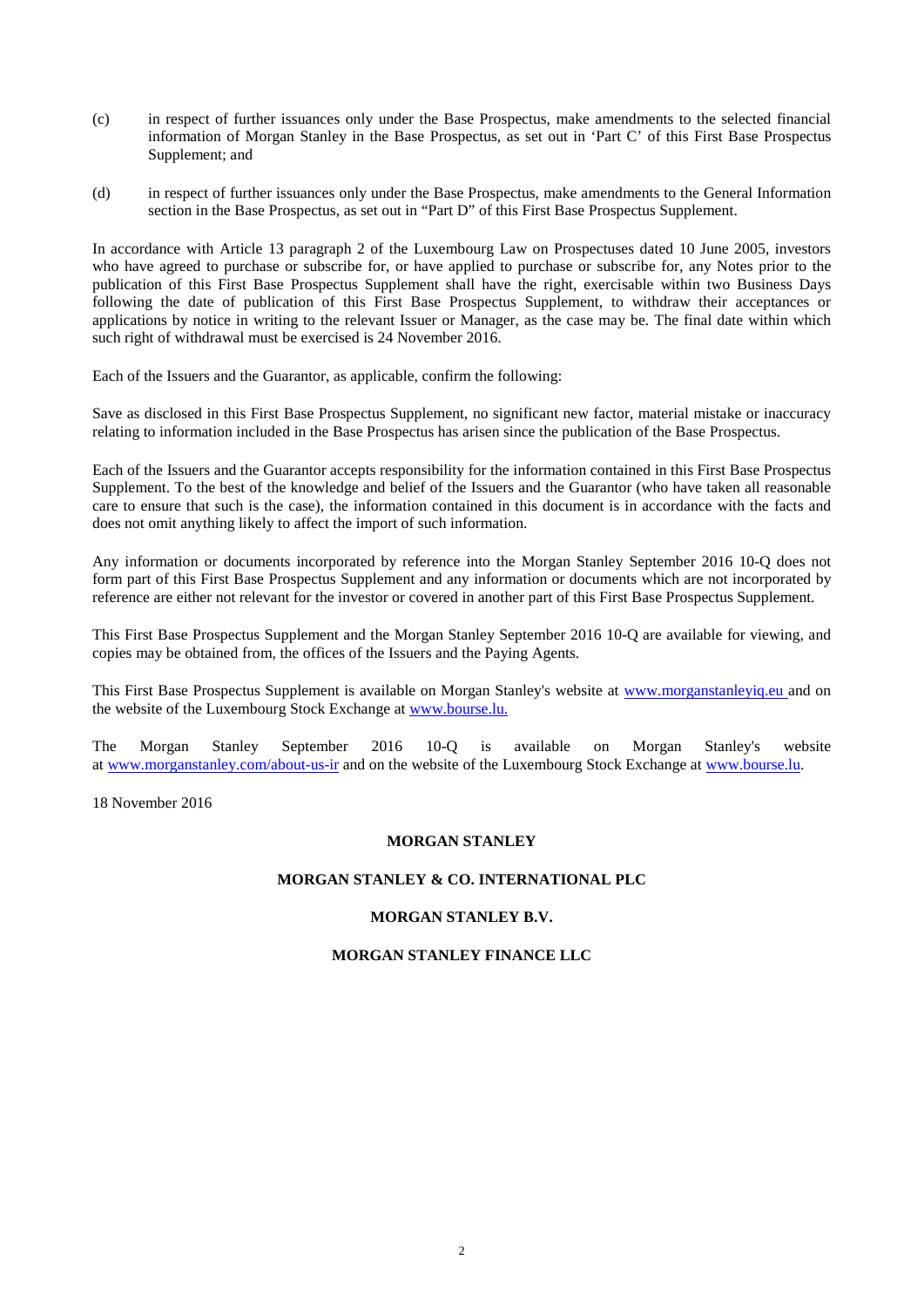# **CONTENTS**

|        |                                                                | Page           |
|--------|----------------------------------------------------------------|----------------|
| PART A | Incorporation by Reference: Morgan Stanley September 2016 10-Q | $\overline{4}$ |
| PART B | Amendments to the Summary                                      | 5              |
| PART C | Amendments to Selected Financial Information                   | 7              |
| PART D | Amendments to General Information Section                      | 8              |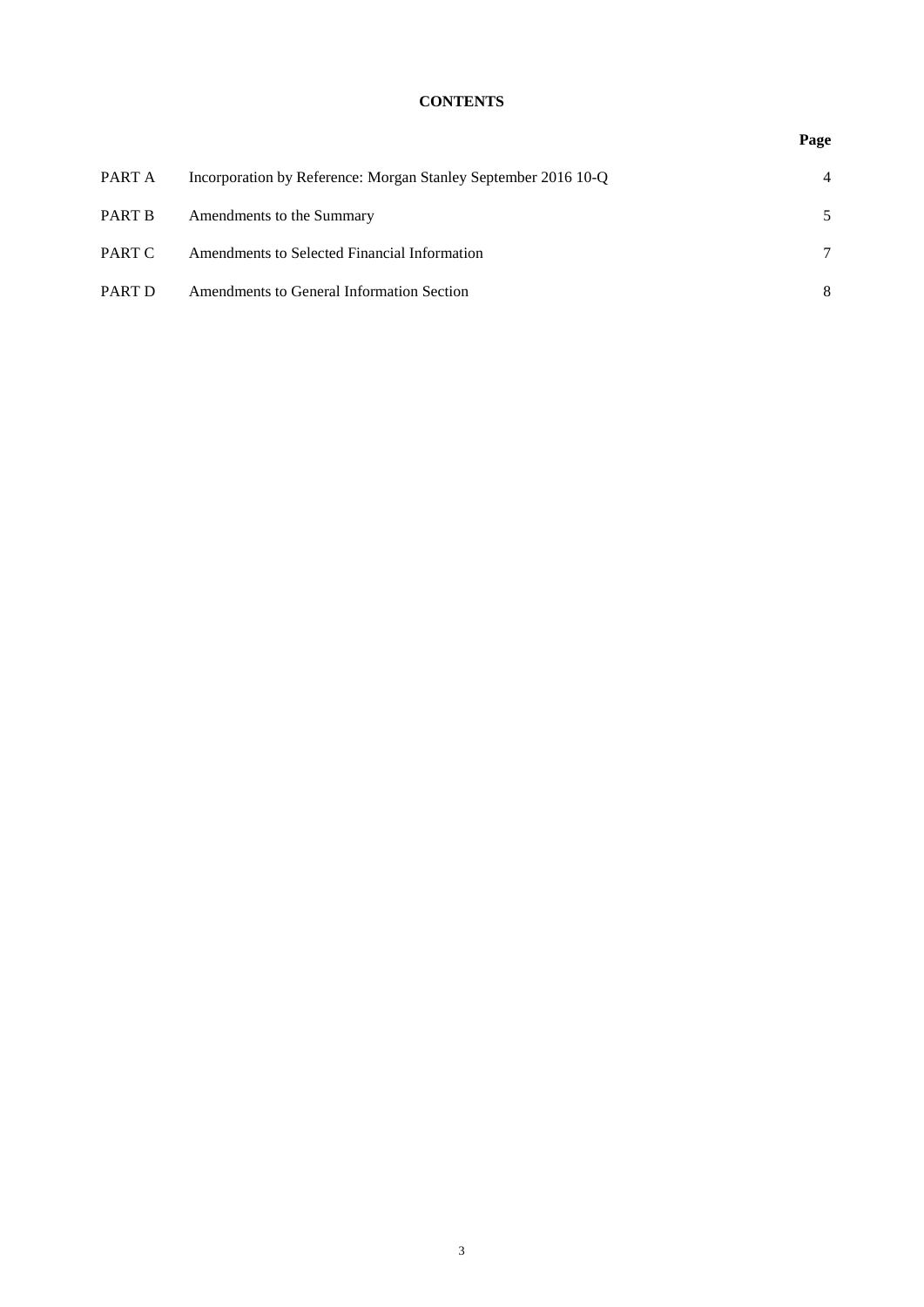## **PART A**

#### **INCORPORATION BY REFERENCE: MORGAN STANLEY SEPTEMBER 2016 10-Q**

This First Base Prospectus Supplement incorporates by reference the Morgan Stanley September 2016 10-Q and supplements the section entitled "*Incorporation by Reference*" contained on pages 122-130 of the Base Prospectus.

The Morgan Stanley September 2016 10-Q is available on Morgan Stanley's website at www.morganstanley.com/about-us-ir and on the website of the Luxembourg Stock Exchange at www.bourse.lu.

The information incorporated by reference must be read in conjunction with the cross-reference table below which supplements the table of information incorporated by reference in the section entitled "*Incorporation by Reference*" contained on pages 122-130 of the Base Prospectus.

The following documents and/or information shall be deemed to be incorporated by reference in, and to form part of, the Base Prospectus:

| Document filed                                                     |      | Information incorporated by reference                                                    | Page(s)        |  |
|--------------------------------------------------------------------|------|------------------------------------------------------------------------------------------|----------------|--|
| <b>Morgan Stanley</b>                                              |      |                                                                                          |                |  |
| Quarterly Report on Form 10-Q for<br>the quarterly period ended 30 | (1)  | Consolidated Statements of Income (unaudited)                                            | 1              |  |
| September 2016                                                     | (2)  | Consolidated Statements of Comprehensive Income<br>(unaudited)                           | $\overline{2}$ |  |
|                                                                    | (3)  | Consolidated Balance Sheet (unaudited)                                                   | 3              |  |
|                                                                    | (4)  | Consolidated Statements of Changes in Total Equity<br>(unaudited)                        | $\overline{4}$ |  |
|                                                                    | (5)  | Consolidated Statements of Cash Flows (unaudited)                                        | 5              |  |
|                                                                    | (6)  | Notes to Consolidated Financial Statements<br>(unaudited)                                | $6 - 54$       |  |
|                                                                    | (7)  | Report of Independent Registered Public<br><b>Accounting Firm</b>                        | 55             |  |
|                                                                    | (8)  | Management's Discussion and Analysis of Financial<br>Condition and Results of Operations | 56-86          |  |
|                                                                    | (9)  | Quantitative and Qualitative Disclosures about<br><b>Market Risk</b>                     | 87-96          |  |
|                                                                    | (10) | <b>Controls and Procedures</b>                                                           | 97             |  |
|                                                                    | (11) | Financial Data Supplement (unaudited)                                                    | 98-100         |  |
|                                                                    | (12) | <b>Legal Proceedings</b>                                                                 | 101            |  |
|                                                                    | (13) | Unregistered Sales of Equity Securities and Use of<br>Proceeds                           | 102            |  |
|                                                                    | (14) | Signatures                                                                               | 103            |  |

This First Base Prospectus Supplement expressly does not incorporate by reference the documents and/or information identified in the cross-reference table below and supplements the section entitled "Incorporation by Reference" contained on pages 122-130 of the Base Prospectus.

**Document incorporated by reference Information not incorporated by reference Morgan Stanley** Quarterly Report on Form 10-Q for the quarterly period ended 30 September 2016

Exhibits Exhibit Index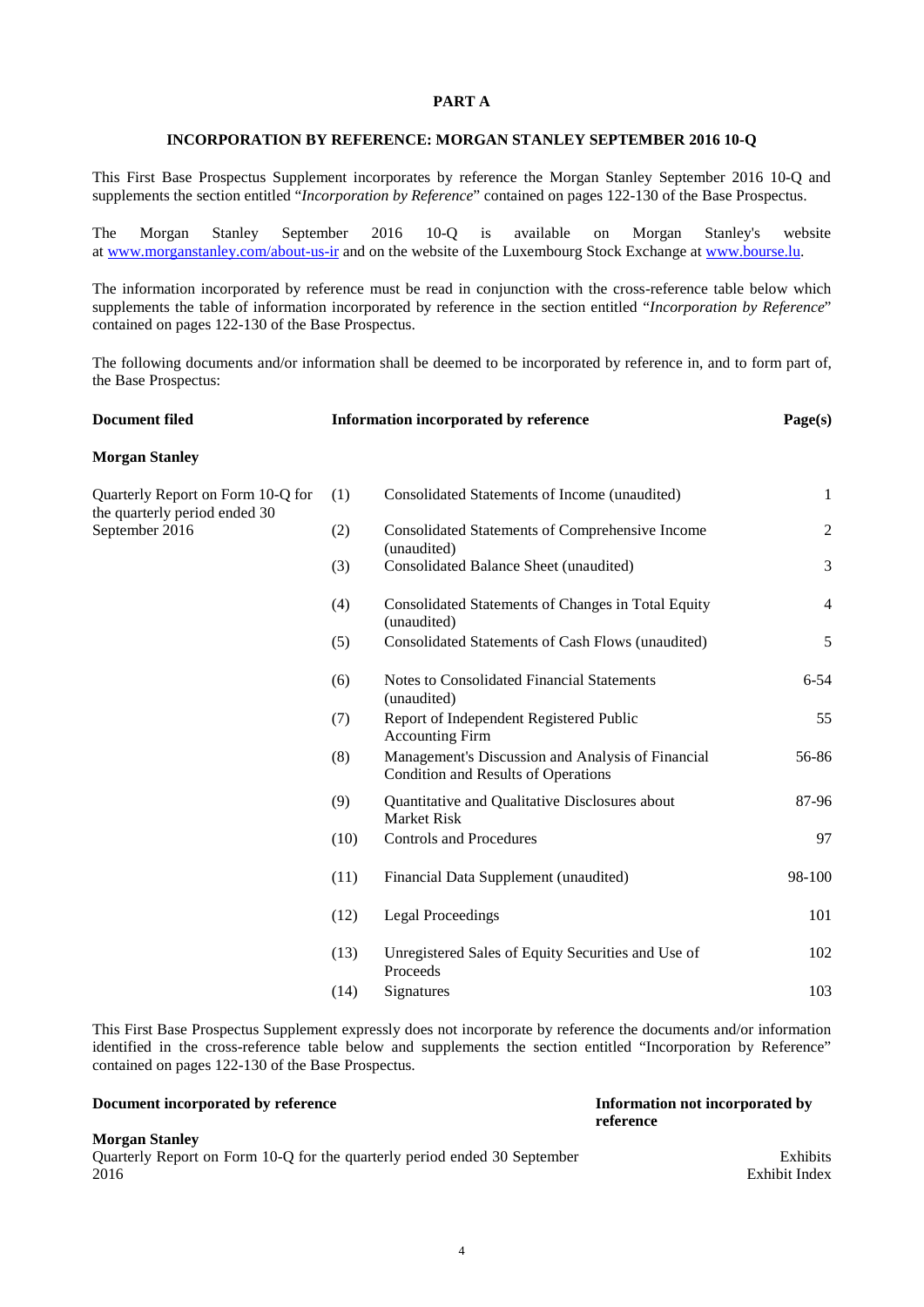## **PART B**

# **AMENDMENTS TO THE SUMMARY**

## **Sub-Section I – Changes to Element B.12**

The selected key financial information relating to Morgan Stanley at Element B.12 of the summary in the Base Prospectus (set out on page 4 of the Base Prospectus) shall be replaced with the information below:

| <b>B.12</b> | <b>Selected historical</b><br>key financial<br>information: | [Selected key financial information relating to Morgan Stanley:                                                                                                                                                                                                                                                                                                                                                                               |                |                |                                              |                                              |  |
|-------------|-------------------------------------------------------------|-----------------------------------------------------------------------------------------------------------------------------------------------------------------------------------------------------------------------------------------------------------------------------------------------------------------------------------------------------------------------------------------------------------------------------------------------|----------------|----------------|----------------------------------------------|----------------------------------------------|--|
|             |                                                             | <b>Consolidated Balance</b><br>Sheets (U.S.\$ in<br>millions)                                                                                                                                                                                                                                                                                                                                                                                 | 31 Dec<br>2014 | 31 Dec<br>2015 | At 30<br>September<br>2015<br>(unaudited)    | At $30$<br>September<br>2016<br>(unaudited)  |  |
|             |                                                             | Total assets                                                                                                                                                                                                                                                                                                                                                                                                                                  | 801,510        | 787,465        | 834,113                                      | 813,891                                      |  |
|             |                                                             | liabilities<br>Total<br>and<br>equity                                                                                                                                                                                                                                                                                                                                                                                                         | 801,510        | 787,465        | 834,113                                      | 813,891                                      |  |
|             |                                                             |                                                                                                                                                                                                                                                                                                                                                                                                                                               |                |                | Nine months                                  | Nine months                                  |  |
|             |                                                             | <b>Consolidated Statements</b><br>of Income (U.S. $\frac{1}{2}$ in<br>millions)                                                                                                                                                                                                                                                                                                                                                               | 31 Dec<br>2014 | 31 Dec<br>2015 | ended 30<br>September<br>2015<br>(unaudited) | ended 30<br>September<br>2016<br>(unaudited) |  |
|             |                                                             |                                                                                                                                                                                                                                                                                                                                                                                                                                               |                |                |                                              |                                              |  |
|             |                                                             | Net revenues                                                                                                                                                                                                                                                                                                                                                                                                                                  | 34,275         | 35,155         | 27,417                                       | 25,610                                       |  |
|             |                                                             | Income from continuing<br>operations<br>before<br>income taxes                                                                                                                                                                                                                                                                                                                                                                                | 3,591          | 8,495          | 7,056                                        | 6,602                                        |  |
|             |                                                             | Net income                                                                                                                                                                                                                                                                                                                                                                                                                                    | 3,667          | 6,279          | 5,343                                        | 4,443                                        |  |
|             |                                                             | There has been no material adverse change in the prospects of Morgan Stanley<br>since 31 December 2015, the date of the latest published annual audited financial<br>statements of Morgan Stanley<br>Not applicable. There has been no significant change in the financial or trading<br>position of Morgan Stanley since 30 September 2016, the date of the latest<br>published interim (unaudited) financial statements of Morgan Stanley.] |                |                |                                              |                                              |  |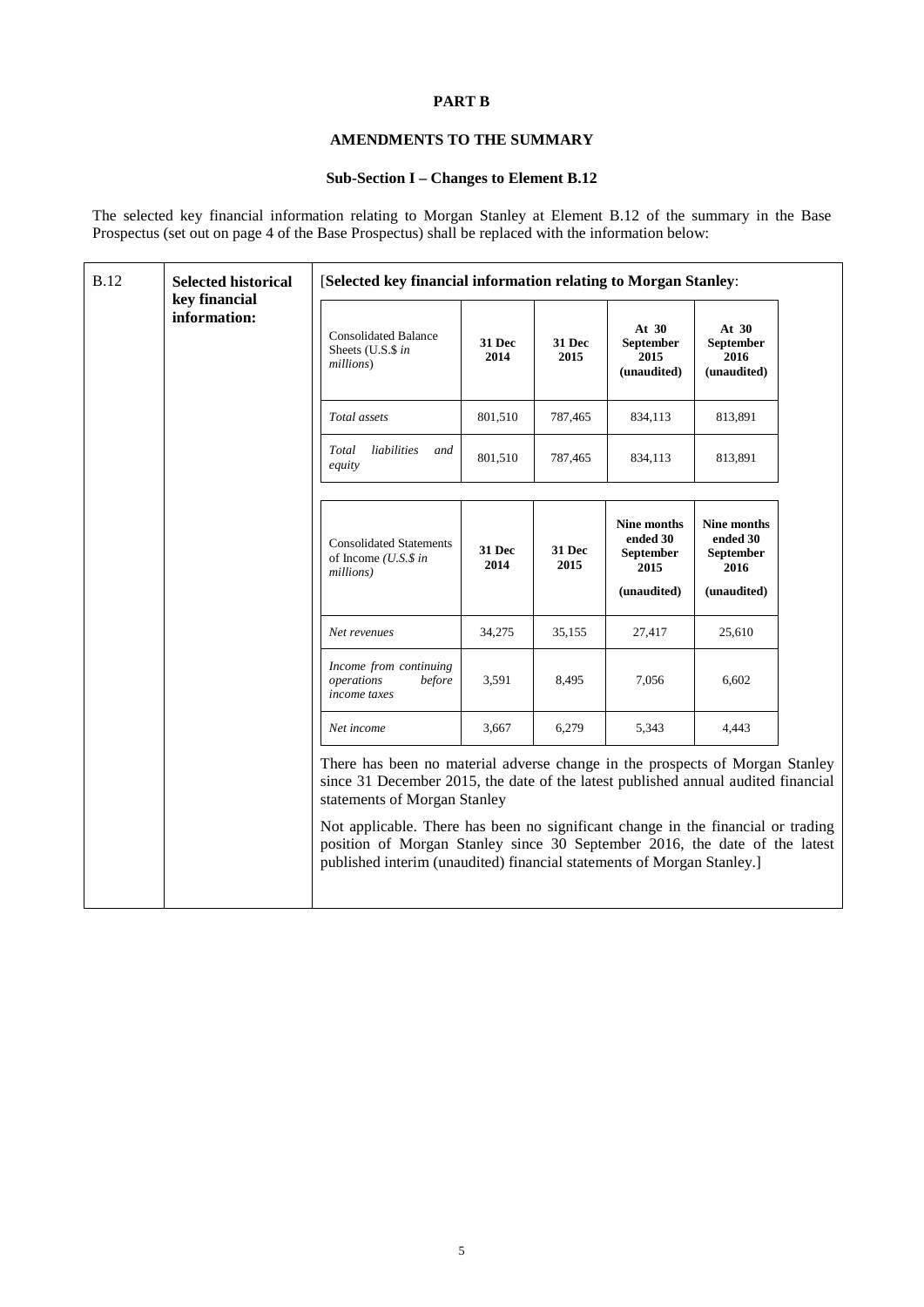## **Sub-Section II – Changes to Element B.19 (B.12)**

The selected key financial information relating to Morgan Stanley at Element B.19 (B.12) of the summary in the Base Prospectus (set out on pages 8-9 of the Base Prospectus) shall be replaced with the information below:

| <b>B.19</b><br>(B.12) | <b>Selected historical key</b><br>financial information: | Selected key financial information relating to Morgan Stanley:                                                                                                                                                                                                                                                                                                                                                                               |                |                |                                                             |                                                                    |
|-----------------------|----------------------------------------------------------|----------------------------------------------------------------------------------------------------------------------------------------------------------------------------------------------------------------------------------------------------------------------------------------------------------------------------------------------------------------------------------------------------------------------------------------------|----------------|----------------|-------------------------------------------------------------|--------------------------------------------------------------------|
|                       |                                                          | <b>Consolidated Balance</b><br>Sheets (U.S.\$ in<br>millions)                                                                                                                                                                                                                                                                                                                                                                                | 31 Dec<br>2014 | 31 Dec<br>2015 | At 30<br>September<br>2015<br>(unaudited)                   | At 30<br>September<br>2016<br>(unaudited)                          |
|                       |                                                          | Total assets                                                                                                                                                                                                                                                                                                                                                                                                                                 | 801,510        | 787,465        | 834,113                                                     | 813,891                                                            |
|                       |                                                          | Total<br>liabilities<br>and<br>equity                                                                                                                                                                                                                                                                                                                                                                                                        | 801,510        | 787,465        | 834,113                                                     | 813,891                                                            |
|                       |                                                          |                                                                                                                                                                                                                                                                                                                                                                                                                                              |                |                |                                                             |                                                                    |
|                       |                                                          | <b>Consolidated Statements</b><br>of Income (U.S. $\oint$ in<br>millions)                                                                                                                                                                                                                                                                                                                                                                    | 31 Dec<br>2014 | 31 Dec<br>2015 | Nine months<br>ended 30<br>September<br>2015<br>(unaudited) | <b>Nine months</b><br>ended 30<br>September<br>2016<br>(unaudited) |
|                       |                                                          | Net revenues                                                                                                                                                                                                                                                                                                                                                                                                                                 | 34,275         | 35,155         | 27,417                                                      | 25,610                                                             |
|                       |                                                          | Income from continuing<br>operations<br>before<br>income taxes                                                                                                                                                                                                                                                                                                                                                                               | 3,591          | 8,495          | 7,056                                                       | 6,602                                                              |
|                       |                                                          | Net income                                                                                                                                                                                                                                                                                                                                                                                                                                   | 3,667          | 6,279          | 5,343                                                       | 4,443                                                              |
|                       |                                                          | There has been no material adverse change in the prospects of Morgan Stanley<br>since 31 December 2015, the date of the latest published annual audited<br>financial statements of Morgan Stanley<br>Not applicable. There has been no significant change in the financial or trading<br>position of Morgan Stanley since 30 September 2016, the date of the latest<br>published interim (unaudited) financial statements of Morgan Stanley. |                |                |                                                             |                                                                    |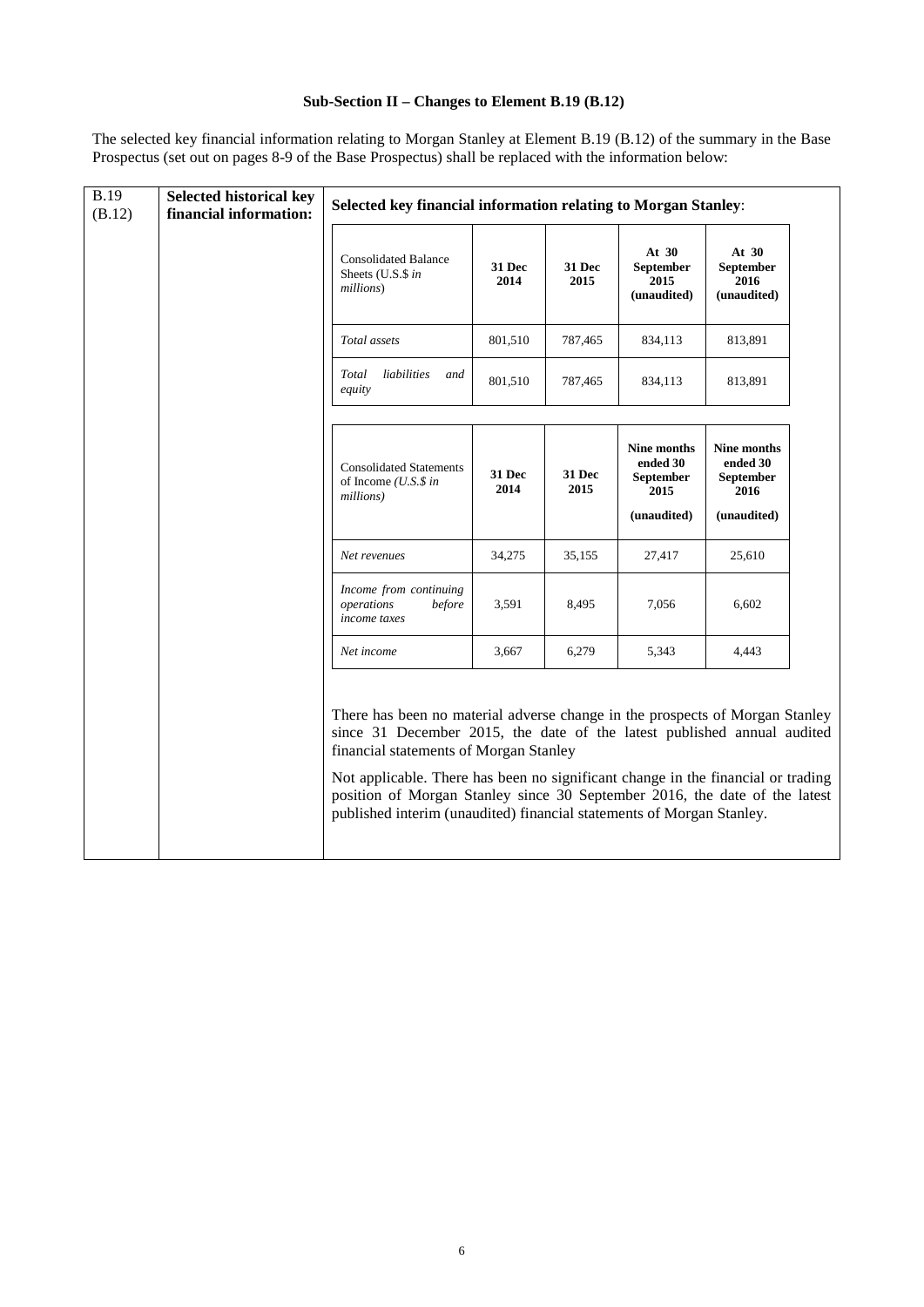#### **PART C**

#### **AMENDMENTS TO SELECTED FINANCIAL INFORMATION**

The section titled "*Selected Financial Information of Morgan Stanley*" set out on page 108 of the Base Prospectus shall be deemed to be deleted in its entirety and replaced with the following:

#### **"SELECTED FINANCIAL INFORMATION OF MORGAN STANLEY**

*This section contains selected financial information of Morgan Stanley relating to the years ended 31December 2014 and 31 December 2015 and the nine months ended 30 September 2015 and 30 September 2016.*

*The information in respect of the years ended 31 December 2014 and 31 December 2015 set out below is derived from the audited financial statements included in Morgan Stanley's Annual Report on Form 10-K for the year ended 31 December 2015.*

*The information in respect of the nine months ended 30 September 2015 and 30 September 2016 set out below is derived from the unaudited financial statements included in the Morgan Stanley Quarterly Report on Form 10-Q for the quarterly periods ended 30 September 2015 and 30 September 2016, respectively.*

| Consolidated Balance Sheets (U.S.\$<br><i>in millions</i> ) | 31 Dec 2014 | 31 Dec 2015 | At 30 September 2015<br>(unaudited) | At 30 September<br>2016<br>(unaudited) |
|-------------------------------------------------------------|-------------|-------------|-------------------------------------|----------------------------------------|
| Total assets                                                | 801,510     | 787,465     | 834,113                             | 813,891                                |
| Total liabilities and equity                                | 801,510     | 787,465     | 834,113                             | 813,891                                |

| <b>Consolidated Statements of Income</b><br>$(U.S.\$ \$ in millions) | 31 Dec 2014 | 31 Dec 2015 | Nine months ended 30<br>September 2015<br>(unaudited) | Nine months ended<br>30 September 2016<br>(unaudited) |
|----------------------------------------------------------------------|-------------|-------------|-------------------------------------------------------|-------------------------------------------------------|
| Net revenues                                                         | 34,275      | 35,155      | 27,417                                                | 25,610                                                |
| Income from continuing operations<br>before income taxes             | 3,591       | 8,495       | 7,056                                                 | 6,602                                                 |
| Net income                                                           | 3,667       | 6,279       | 5,343                                                 | 4,443                                                 |

**"**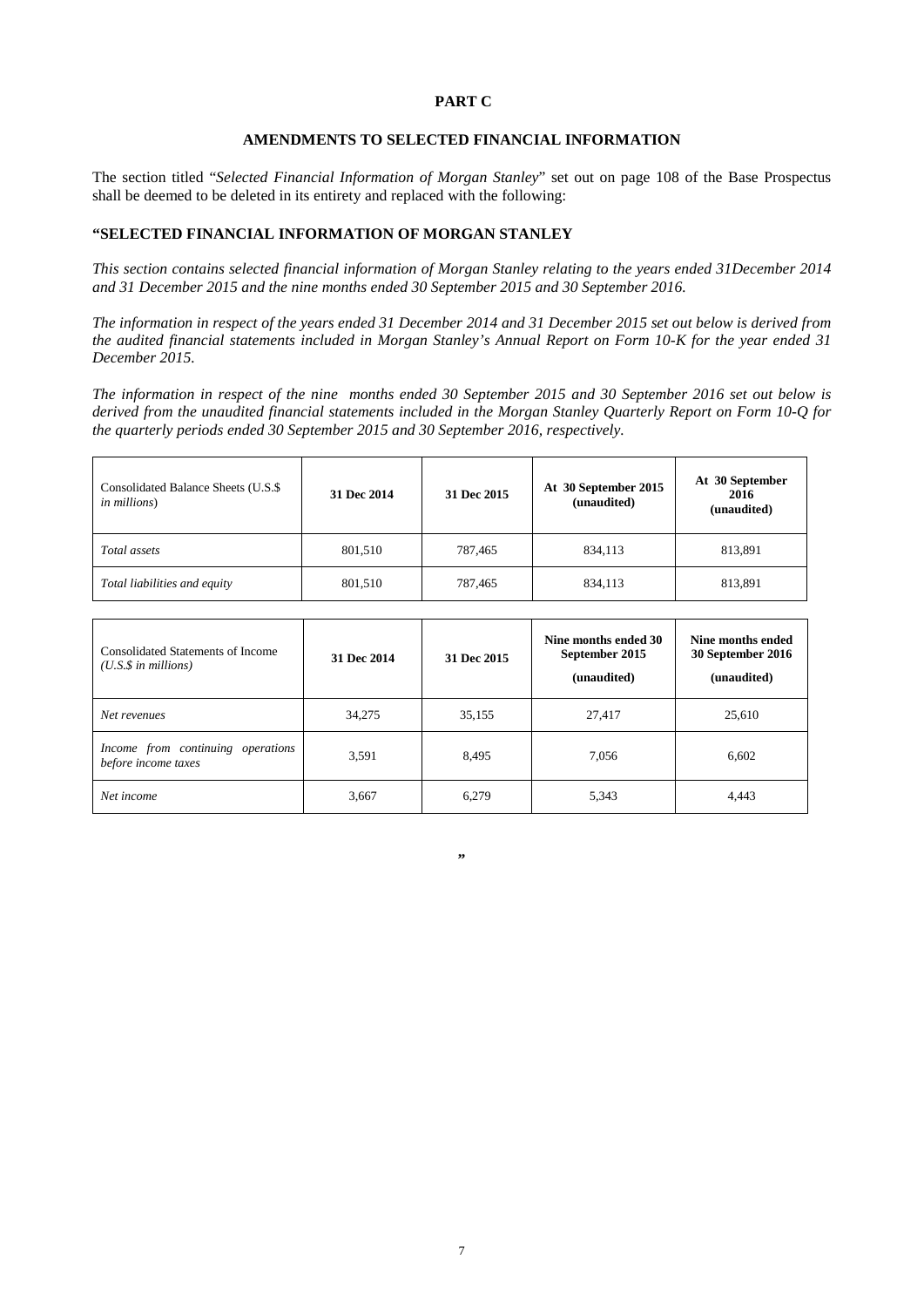#### **PART D**

## **AMENDMENTS TO GENERAL INFORMATION SECTION**

- 1. Sub-paragraph (h) set out on page 810 of the Base Prospectus shall be deemed to be deleted in its entirety and replaced with the following:
	- *"(h) Annual Report of Morgan Stanley on Form 10-K for the year ended 31 December 2015, Morgan Stanley Current Reports on Form 8-K dated 06 January 2016, 19 January 2016, 22 January 2016, 26 February 2016, 18 April 2016, 17 May 2016, 29 June 2016, 20 July 2016 and 26 July 2016, Morgan Stanley Proxy Statement dated 1 April 2016, Quarterly Report of Morgan Stanley on Form 10-Q for the quarterly period ended 31 March 2016, Quarterly Report of Morgan Stanley on Form 10-Q for the quarterly period ended 30 June 2016 and Quarterly Report of Morgan Stanley on Form 10-Q for the quarterly period ended 30 September 2016;"*
- 2. The sub section titled "*Morgan Stanley*" within the section "*No material adverse change in the prospects and no significant change in the financial or trading position*" set out on page 812 of the Base Prospectus shall be deemed to be deleted in its entirety and replaced with the following:

#### "*Morgan Stanley*

*There has been no material adverse change in the prospects of Morgan Stanley since 31 December 2015, the date of the last published annual audited financial statements of Morgan Stanley.*

*There has been no significant change in the financial or trading position of Morgan Stanley since 30 September 2016, the date of the latest published interim (unaudited) financial statements of Morgan Stanley.*"

3. The sub section titled "*Legal and arbitration proceedings*" set out on pages 812 of the Base Prospectus shall be deemed to be deleted in its entirety and replaced with the following:

#### *"Legal and arbitration proceedings*

*Save as disclosed in:*

- *a) the section entitled "Legal Proceedings" in Part I - Item 3 at pages 24-32 and in the paragraphs beginning with "Legal" under the heading "Contingencies" under the heading "Commitments, Guarantees and Contingencies" in "Notes to Consolidated Financial Statements" in Part II - Item 8 at pages 202-205 of Morgan Stanley's Annual Report on Form 10-K for the year ended 31 December 2015 (the "Form 10-K");*
- *b) the section entitled "Legal Settlement" under the heading "24. Subsequent Events" in "Notes to the Consolidated Financial Statements" in Part II – Item 8 at page 250 of the Form 10-K;*
- *c) the paragraphs beginning with "Legal" under the heading "Contingencies" under the heading "Commitments, Guarantees and Contingencies" in "Notes to Condensed Consolidated Financial Statements" in Part I – Item 1 at pages 47-50 and the section entitled "Legal Proceedings" in Part II – Item 1 at page 126 of Morgan Stanley's Quarterly Report on Form 10-Q for the quarterly period ended 31 March 2016;*
- *d) the paragraphs beginning with "Legal" under the heading "Contingencies" under the heading "Commitments, Guarantees and Contingencies" in "Notes to Condensed Consolidated Financial Statements" in Part I – Item 1 at pages 50-53 and the section entitled "Legal Proceedings" in Part II – Item 1 at page 128 of Morgan Stanley's Quarterly Report on Form 10-Q for the quarterly period ended 30 June 2016;*
- *e) the paragraphs beginning with "Legal" under the heading "Contingencies" under the heading "Commitments, Guarantees and Contingencies" in "Notes to Condensed Consolidated Financial Statements" in Part I – Item 1 at pages 39-43 and the section entitled "Legal Proceedings" in Part II – Item 1 at page 101 of Morgan Stanley's Quarterly Report on Form 10-Q for the quarterly period ended 30 September 2016; and*